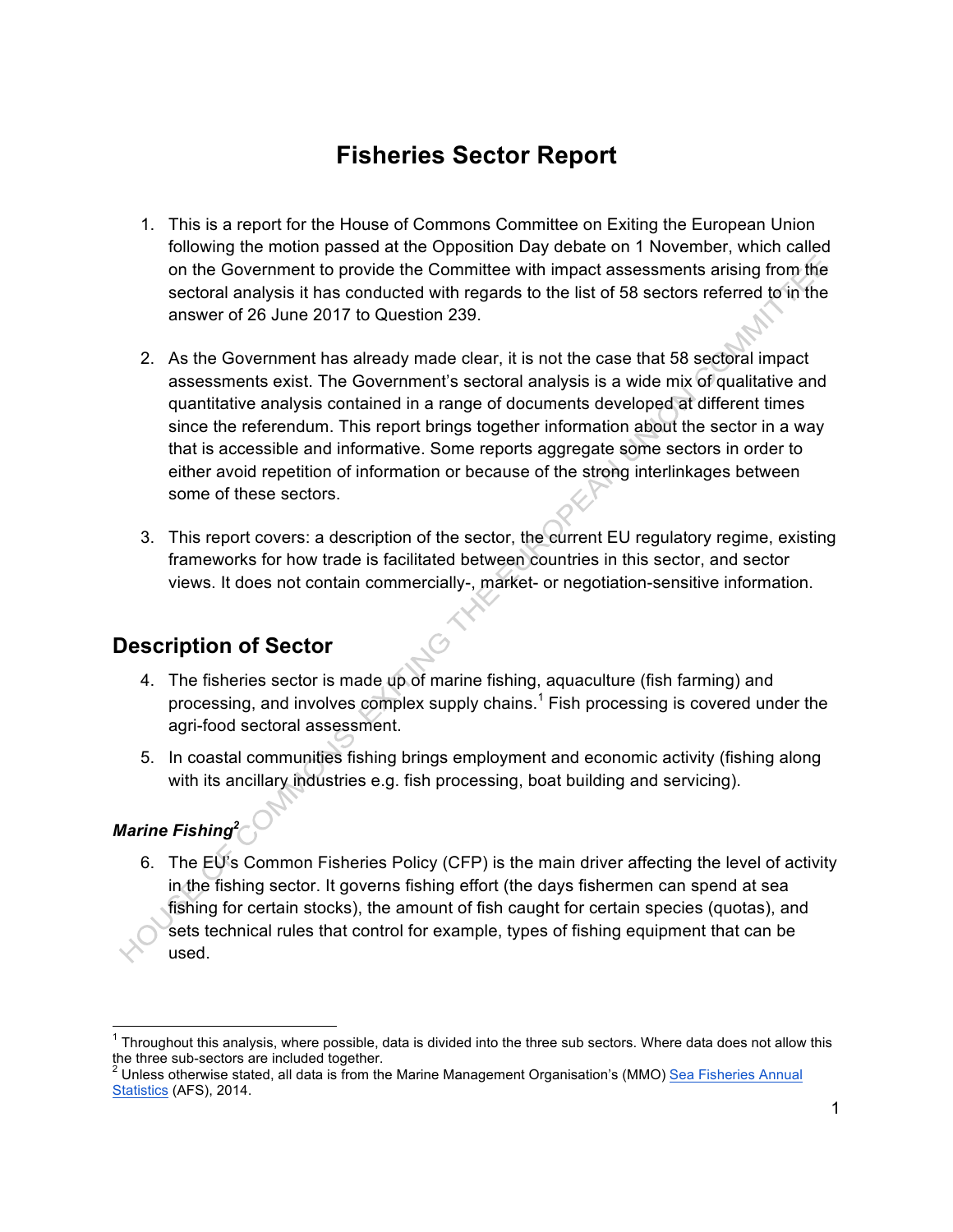- 7. In 2014, the UK fishing industry had around 4,600 active vessels.3 Based on the 2012- 14 average and rounded to the nearest £10m, these vessels earn £800m in revenue each year from landing fish into the UK and abroad.4
- 8. England has the largest number of vessels (49 per cent) followed by Scotland (32 per cent), though Scotland has the highest share of capacity due to having larger vessels on average.
- 9. The fleet is very diverse, with considerable variety in the size of vessels, the fish species they catch and their routes to market. The number of businesses does not necessarily equate to the number of vessels; for example, one business may own multiple vessels and some fishing businesses may operate with very few staff.
- 10. In terms of employment, there were around 12,000 fishermen in the UK in 2014, down six per cent since 2008. Of these, around 5,400 were based in England, 900 in Wales, 4,800 in Scotland and 800 in Northern Ireland. Of employment in England, around a third (32 per cent) of jobs in marine fishing are located in the South West.5
- 11. The fishing fleet lands fish in various ports both around the UK and abroad (see page 3). In 2014, UK vessels landed £246m of fish into foreign ports, of which £126m was landed in other EU Member States' ports. $6$  In addition, the UK benefits from foreign vessels landing fish into the UK from onshore economic activity such as landing fees and providing fish for our processing sector. In 2014, foreign vessels landed £75m of fish into UK ports. Of this,  $£68m$  was landed into Scottish ports.<sup>7</sup> Vessels from other EU Member States accounted for 83 per cent of the value of foreign landings into UK ports in 2014, with the balance mostly from Norway and the Faroe Islands. $8$
- 12. There are also UK registered and foreign-owned fishing vessels that fish against UK quota. "Economic link" conditions are imposed on UK licences to ensure all registered UK vessels demonstrate a genuine economic link to the UK.
- 13. The value and growth potential of the marine fishing sector is dependent on the sustainable use of fish stocks. The need for maintenance and sustainability of fish stocks, the importance of the sector to coastal communities, and the complex annual negotiations with the EU and other Coastal States to determine fishing opportunities are some of the reasons why the fishing sector requires significantly more government attention than the size of the sector alone would indicate.

 <sup>3</sup> Quay Issues, 2014 Economics of the UK Fishing Fleet, Seafish, July 2016

<sup>&</sup>lt;sup>4</sup> Based on 2012–14 average, rounded to the nearest £10m.<br> $5$  Table 2.6b - South West counted as Brixham, Newlyn and Plymouth ports of administration

<sup>6</sup> UK and foreign vessels landings by UK port and UK vessel landings abroad, IFISH, 2010–14

 $<sup>7</sup>$  UK and foreign vessels, IFISH</sup>

<sup>&</sup>lt;sup>8</sup> UK and foreign vessels, IFISH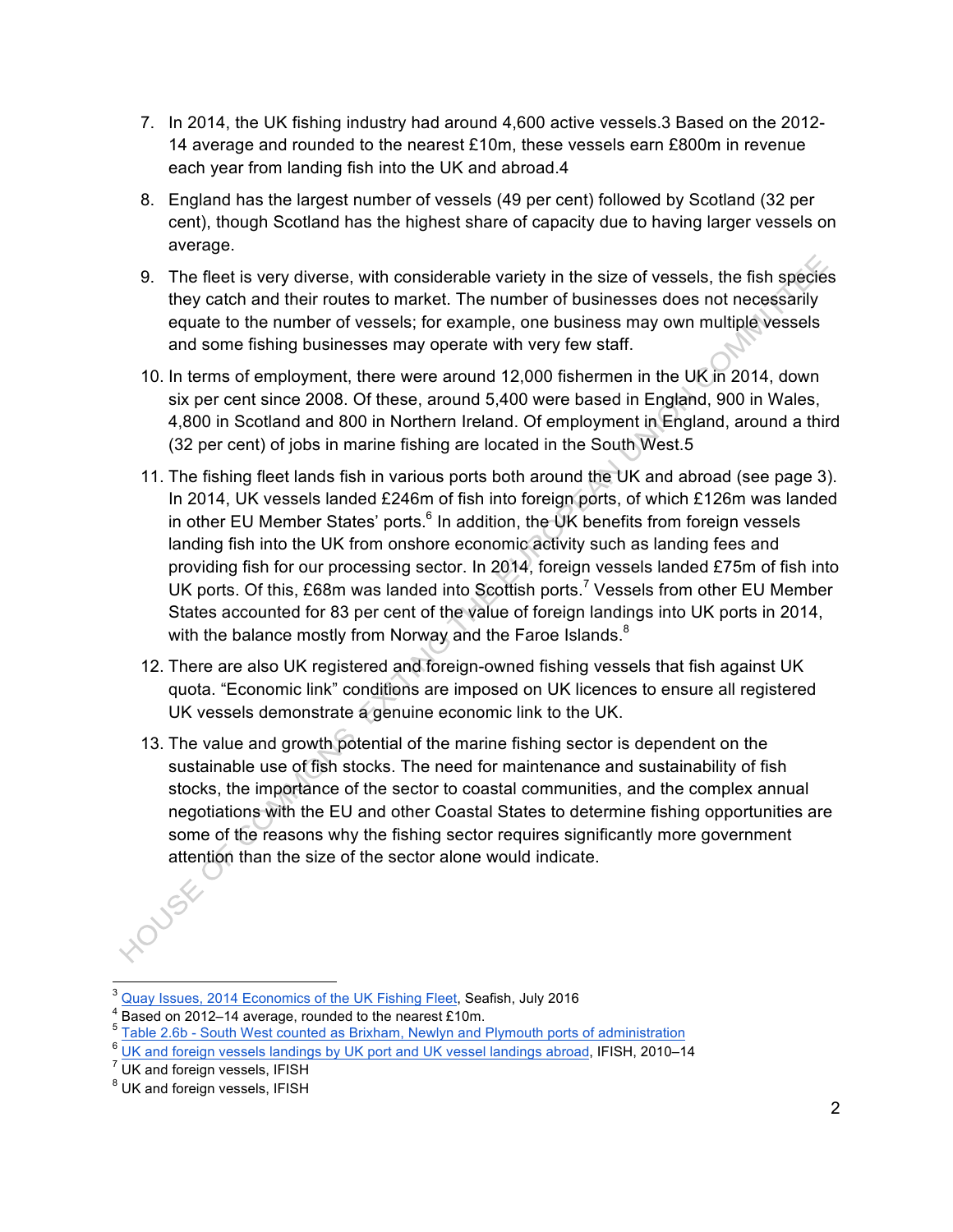#### *Aquaculture<sup>9</sup>*

- 14. The UK is a leading aquaculture producer within the EU (1st by value, 3rd by production tonnage in 2012 data). In 2012, there were 645 aquaculture businesses in the UK, with a production value of £590m.
- 15. Businesses tend to employ small numbers of people; in England and Wales the vast majority of finfish businesses employ fewer than 5 people.
- 16. Production is dominated by the 50 businesses producing Atlantic salmon in Scotland, which account for 88 per cent of total UK aquaculture value. The remainder of the sector is based throughout the UK, typically with small businesses producing trout, mussels HOUSE OF COMMONS STATING THE EUROPEAN UNION

 $9$  Aquaculture statistics for the UK with a focus on England and Wales, Cefas, 2015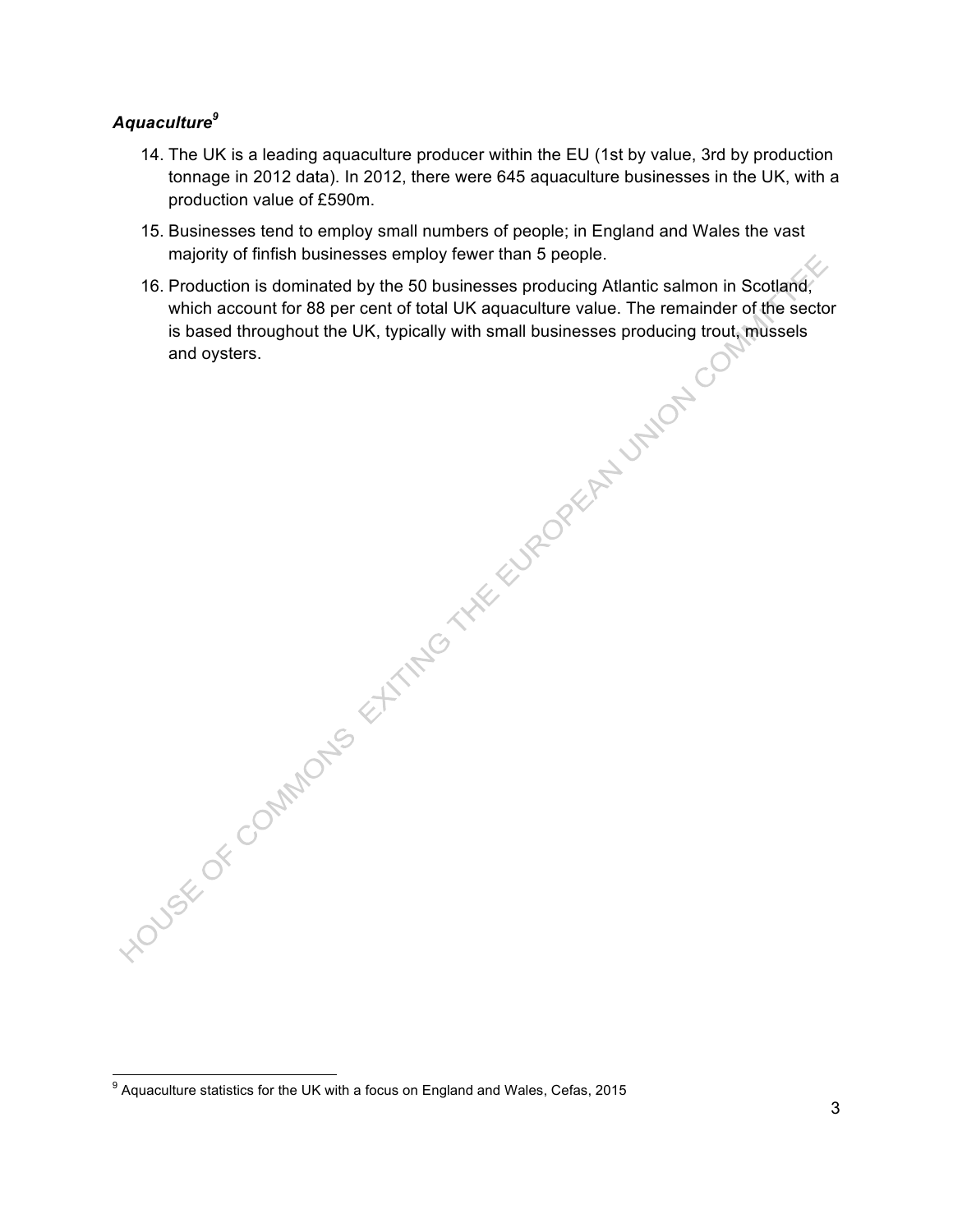

*Figure 1: Fisher numbers by administration port (2014)*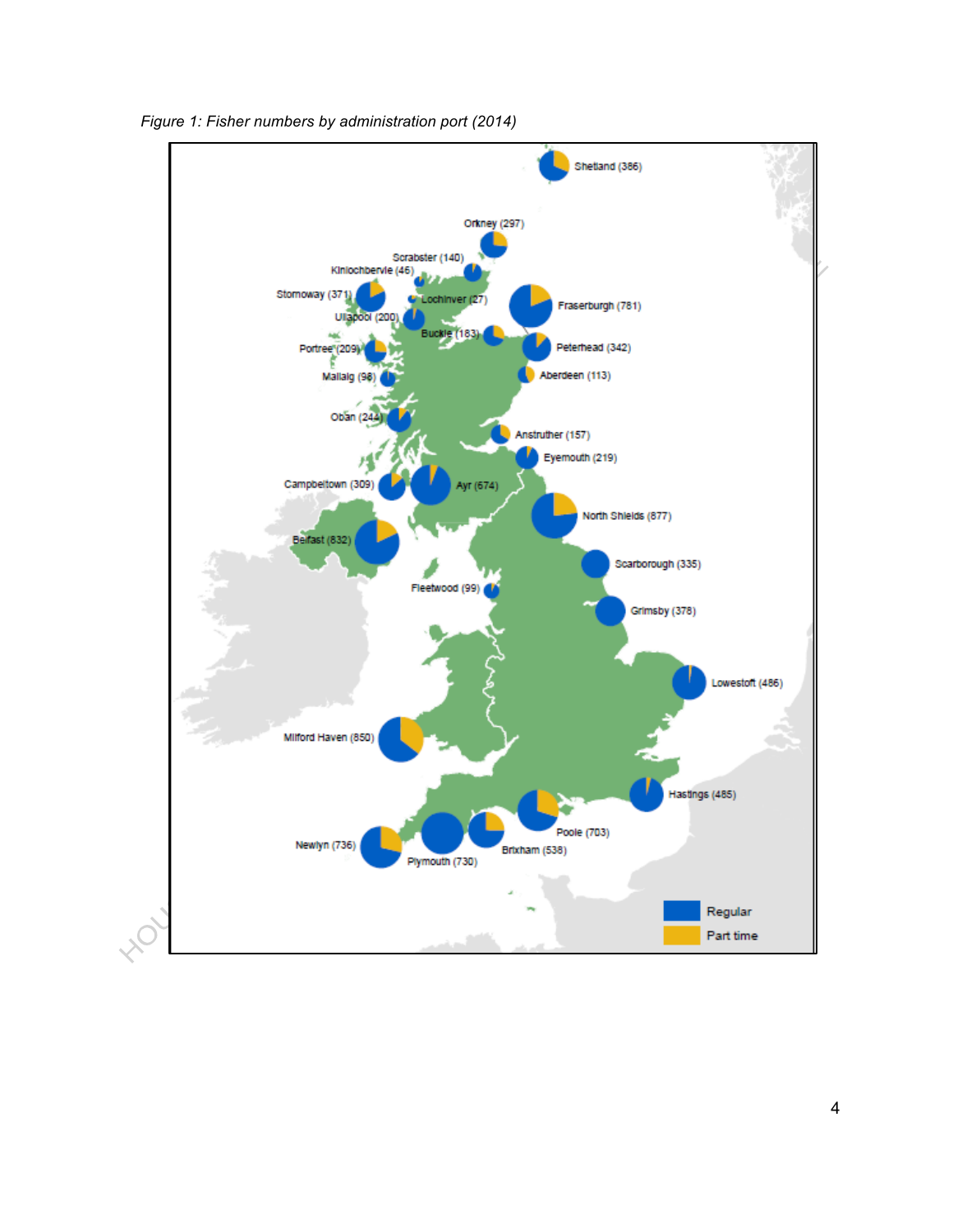## *Processing<sup>10</sup>*

- 17. The processing sector contributes more in terms of employment and gross value added (GVA) to the economy than aquaculture and marine fishing combined.11 Annual turnover in 2012 was estimated to be £4.2bn.
- 18. The vast majority of processing units specialise in processing seafish (83 per cent). In 2014 there were 403 fish processing units in the UK, a decrease of 29 per cent since 2008.
- 19. There has been considerable consolidation within the fish processing sector, with businesses employing more than 50 people now accounting for 23 per cent of fish processing businesses and 80 per cent of employment.
- 20. The processing sector is complex, conducting both primary and secondary processing of fish caught within the UK and imported from elsewhere. For example, significant amounts of European cod is exported to China for primary processing (e.g. filleting) before being re-imported to the UK for secondary processing (e.g. breading).<sup>12</sup>

*Figure 2: Sea fish processing: number of FTE jobs per region 2008 vs 2014<sup>13</sup>*



21. Together the Humberside and Grampian regions accounted for 38 per cent of sea fish processing units and 52 per cent of FTEs (full-time equivalent) in 2014 (see Figure 2).<sup>14</sup>

<sup>&</sup>lt;sup>10</sup> UK Seafood Processing Industry Report, Seafish, 2014<br><sup>11</sup> UK Seafood Processing Industry Report, MMO AFS and ONS annual business survey data<br><sup>12</sup> Cod, Haddock and Nephrops, Seafood Industry Value Chain Analysis, Seafi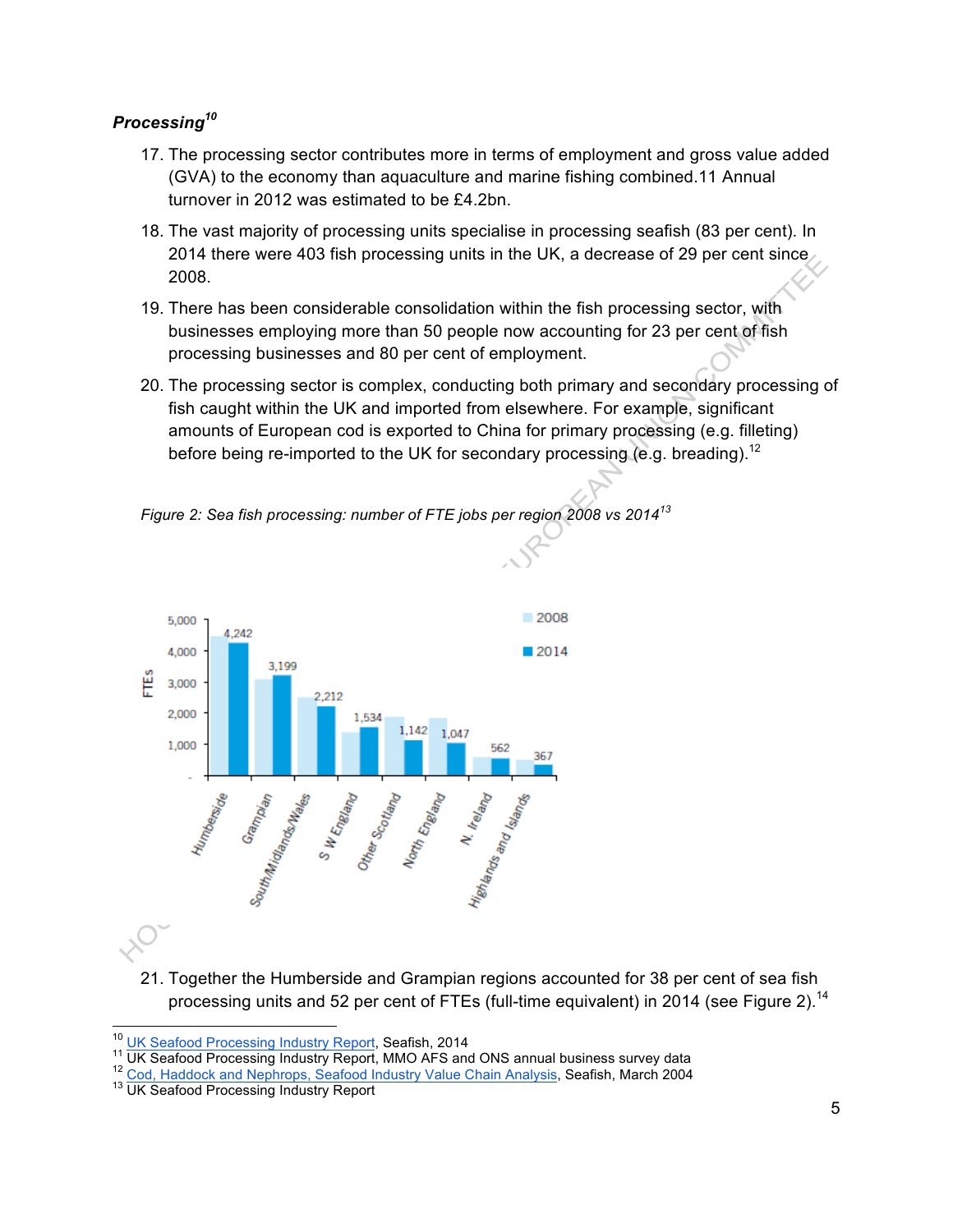This reflects the larger average size of units in these two key regions. In 2014, 4,242 seafood processing FTE jobs were based in the Humberside, 3,199 were in the Grampian and 2,212 were in the South/Midlands/Wales regions.<sup>15</sup>

22. Employment in the marine fishing and fish processing sectors has fallen by six per cent (total employment) and seven per cent (FTE employees) respectively since  $2008$ .<sup>16</sup> Employment in the UK seafood sector has been driven by the availability of fishing opportunities and the seafood market.

## *Supply chains*

- 23. Fisheries supply chains are complex and there is significant diversity in how fish reaches the market:
	- Fish auctions and markets play a significant role, where buyers can range from supermarkets and specialist retailers, to food service businesses and fish processors;
	- Vessels may also sell their catch to these buyers on contract. Smaller vessels are more likely to engage in direct sale to food service outlets and the public; and
	- There are also a number of internationally integrated supply chains, for example, where fish landed into the UK are directly transported by road to markets in the EU.

#### *Economic activity*

- 24. The economic activity generated by all subsectors of the fishing sector and their supporting industries (such as cargo handling, vessel repairs etc.) supports local coastal communities.
- 25. The ONS' Annual Business Survey for 2014 estimated the fishing and aquaculture sector GVA to be £585 $m^{17}$  and the processing and preserving of fish, crustaceans and molluscs to be £662 $m^{18}$  with a total contribution to the economy of £1,247m. This means the marine fishing, aquaculture and processing sectors together accounted for 0.08 per cent of the UK economy.<sup>19</sup>
- 26. By 2012–16 figures, the fishing, aquaculture and fish processing sectors accounted for 34,600 jobs (see Table 1).

<sup>&</sup>lt;sup>14</sup> UK Seafood Processing Industry Report<br><sup>15</sup> UK Seafood Processing Industry Report<br><sup>16</sup> MMO AFS and UK Seafood Processing Industry Report<br><sup>17</sup> UK non-financial business economy (Annual Business Survey): Regional results

accounts for 0.036 per cent of the economy, and fish processing (GVA of £662m) for 0.041 per cent of the economy.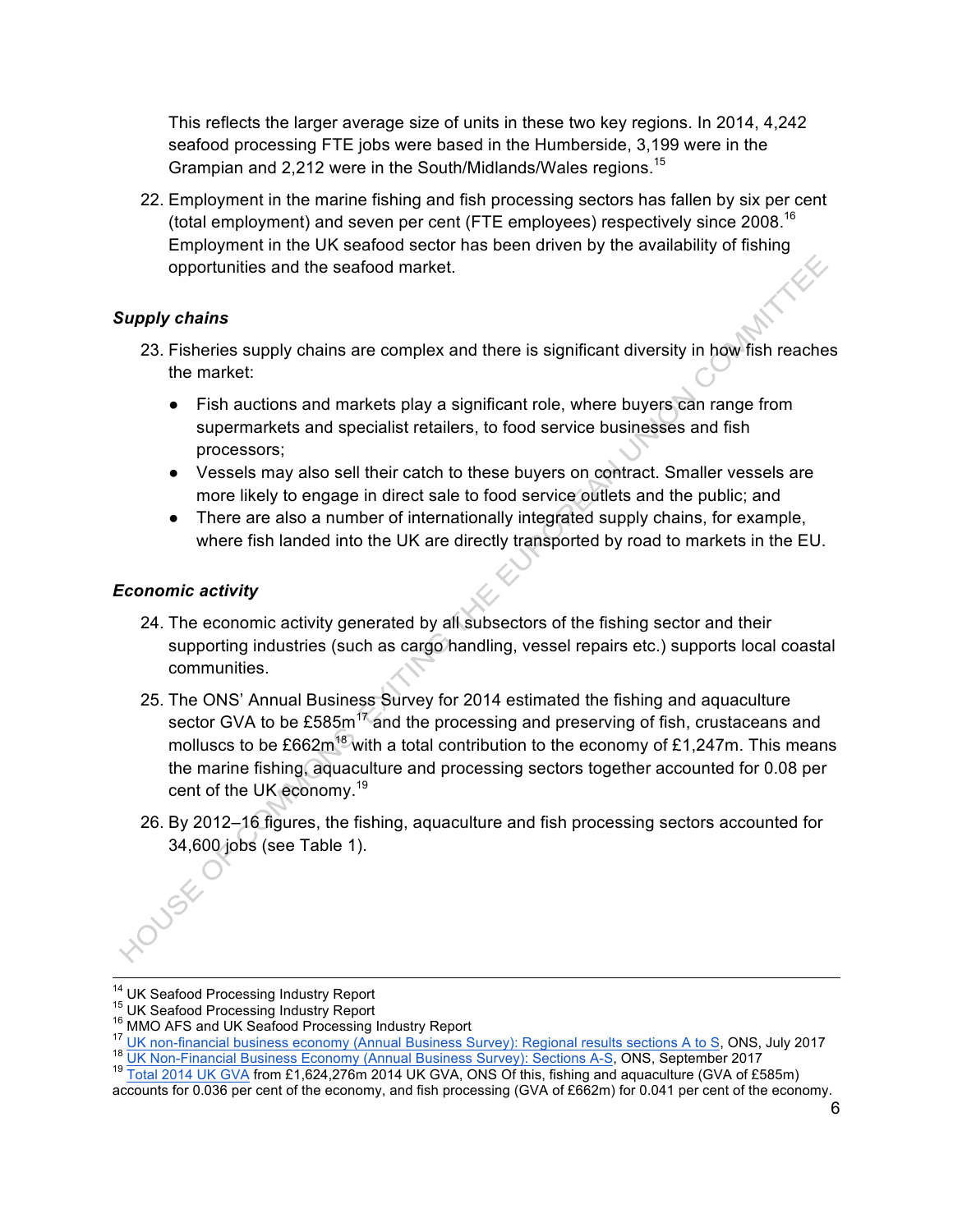| <b>Sector</b>             | <b>England</b> | <b>Wales</b> | <b>Scotland</b> | <b>NI</b> | <b>Total</b> |  |
|---------------------------|----------------|--------------|-----------------|-----------|--------------|--|
| <b>Fishing</b>            | 5,400          | 900          | 4,800           | 800       | 11,900       |  |
| Aquaculture <sup>20</sup> | 1,100          | 100          | 1,900           | 100       | 3,200        |  |
| Fish                      | 10,100         | -            | 8,300           | 600       | 19,000       |  |
| Processing <sup>21</sup>  |                |              |                 |           |              |  |
| <b>Total</b>              | 16,600         | 1,000        | 15,000          | 1,500     | 34,100       |  |

*Table 1: Employment in fishing, aquaculture and processing sectors by nation*

- 27. Nearly three quarters of employees on Scottish fishing vessels are from the UK, with 7.5 per cent from other EU countries and 19 per cent from non-EU countries (largely the Philippines).<sup>22</sup>
- 28. The UK runs a large trade deficit in seafood, comprised of a narrow trade surplus with the EU, and a much larger trade deficit with non-EU countries (see Table 2). Exports are dominated by Scottish salmon (see Table 3) and the UK's seafood imports are dominated by five main consumer species: cod, haddock, tuna, salmon, and shrimps and prawns.<sup>23</sup> In 2014, 86 per cent of the UK's exports of shellfish went to the EU.<sup>24</sup>

*Table 2: UK Trade Surplus/Deficit on trade in fish<sup>25</sup>*

|                                  | EU       | Non-EU   | <b>EU</b> proportion |
|----------------------------------|----------|----------|----------------------|
| 2013-2015 Annual Average Exports | £964m    | £486m    | 67%                  |
| 2013-2015 Annual Average Imports | £839m    | £1,858m  | 31%                  |
| <b>Trade Surplus (Deficit)</b>   | £125 $m$ | -£1,373m |                      |

<sup>&</sup>lt;sup>20</sup> Aquaculture Statistics, Cefas, 2012 data<br><sup>21</sup> Processing Survey, Seafish, 2014. Wales not reported separately dues to small sample of processors.

<sup>&</sup>quot;South/Midlands/Wales" included as England.<br>"South/Midlands/Wales" included as England.<br>22 Scottish Sea Fisheries Employment Report, Marine Scotland, September 2014

<sup>&</sup>lt;sup>23</sup> MMO AFS, Table 4.2a - Values<br><sup>24</sup> MMO AFS, Table 4.3a - Values<br><sup>24</sup> MMO AFS, <u>Table 4.3a - Values</u><br><sup>25</sup> The following four tables in this section use an <u>HMRC Data extract</u> for HS codes 03x, 1604x, 1605x, excluding li fish (0301x)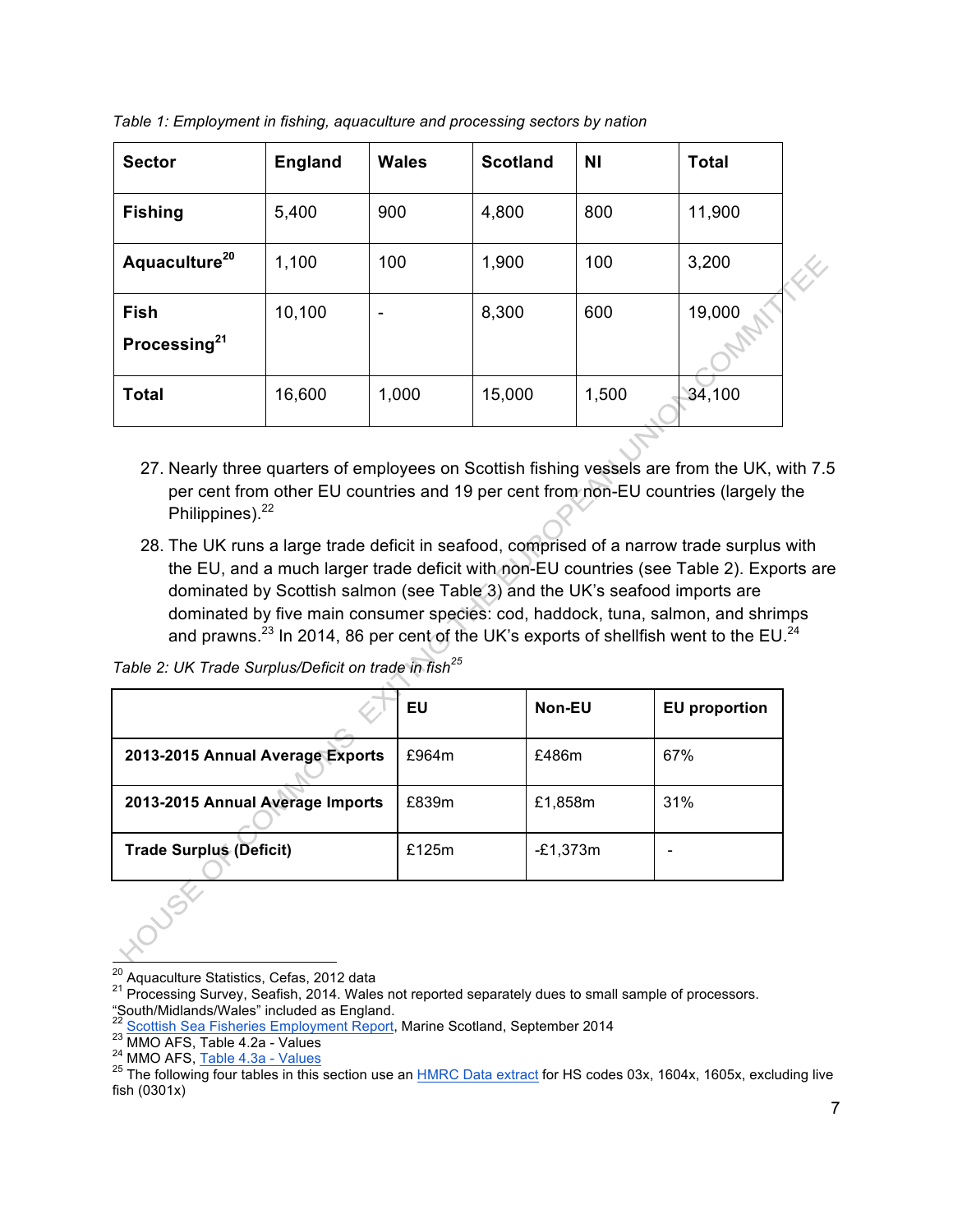## *Exports*

29. Table 3 breaks down exports into EU and non-EU markets by species. Salmon (mostly farmed in Scotland) is the UK's most exported species, with significant exports of shellfish and mackerel. 67 per cent of UK seafood exports go to EU countries, worth around £1bn each year (see Table 3).

*Table 3: Exports by Species. All data average annual exports across 2013-2015. Rounded to nearest £1m<sup>26</sup>*  $\mathcal{L}$ 

| <b>Species</b>               | <b>Exports to EU</b><br><b>Countries</b> | <b>Exports to Non-</b><br><b>EU</b> countries | <b>Total exports</b> |
|------------------------------|------------------------------------------|-----------------------------------------------|----------------------|
| <b>Salmon</b>                | £246m                                    | £322m                                         | £568m                |
| <b>Mackerel</b>              | £58m                                     | £40m                                          | £98m                 |
| Cod                          | £49m                                     | £4m                                           | £53m                 |
| <b>Other Finfish</b>         | £228m                                    | £60m                                          | £288m                |
| Crabs                        | £44m                                     | £7m                                           | £51m                 |
| <b>Lobsters</b>              | £28m                                     | £9m                                           | £37m                 |
| <b>Nephrops</b>              | £91m                                     | £6m                                           | £98m                 |
| <b>Shrimps and Prawns</b>    | £72m                                     | £4m                                           | £76m                 |
| <b>Scallops</b>              | £95m                                     | £0m                                           | £95m                 |
| <b>Mussels</b>               | £6m                                      | £0m                                           | £6m                  |
| <b>Other Shellfish</b>       | £50m                                     | £34m                                          | £84m                 |
| Other Shellfish inc. mussels | £56m                                     | £34m                                          | £90m                 |
| <b>Total</b>                 | £985m                                    | £486m                                         | £1,471m              |

<sup>&</sup>lt;sup>26</sup> HMRC Data extract

L)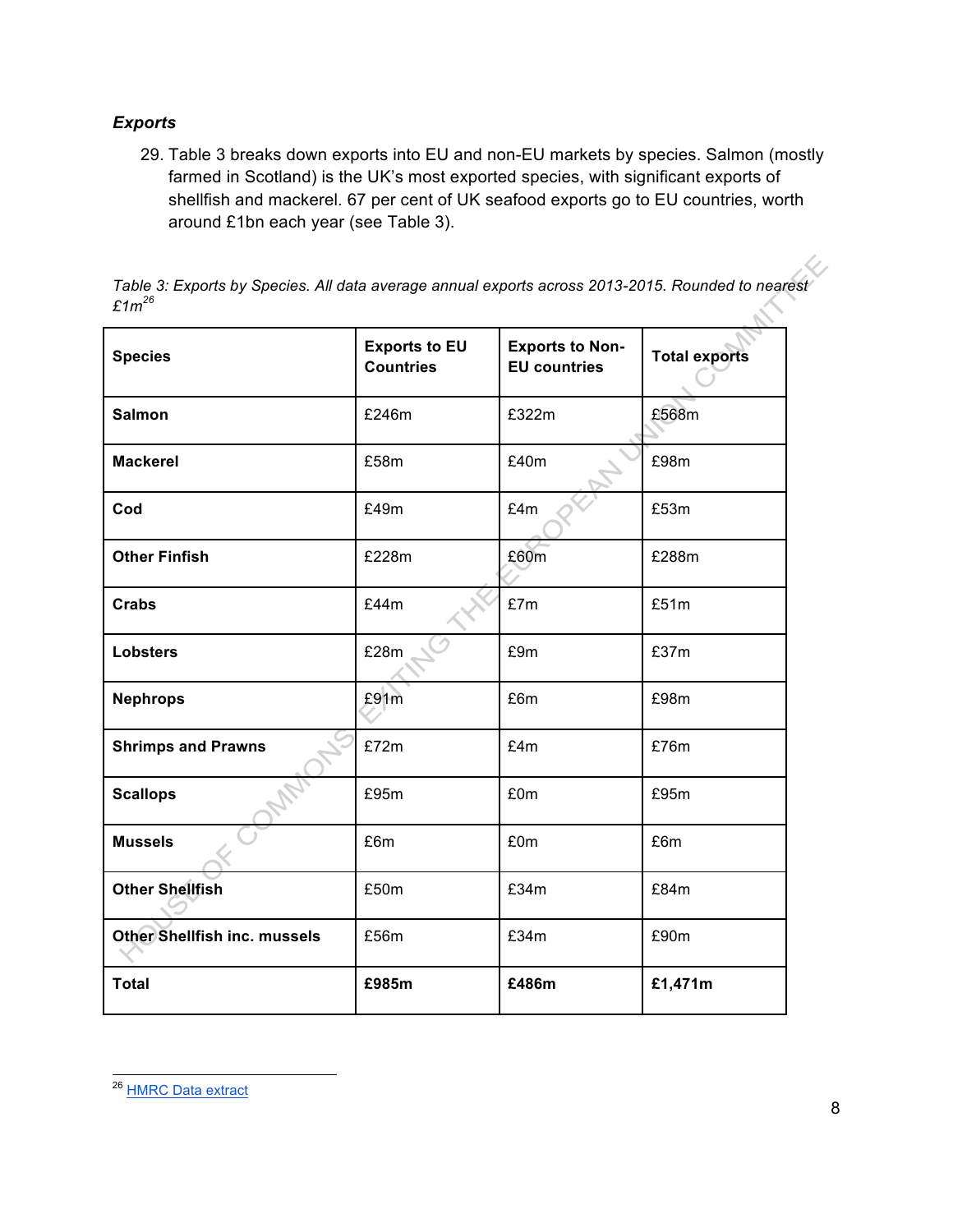*Table 4: Top 5 Export Countries by value. All data average annual exports across 2013-2015, rounded to nearest £1m<sup>27</sup>*

| <b>Country</b>             | Value | <b>Volume (tonnes)</b> |
|----------------------------|-------|------------------------|
| <b>France</b>              | £355m | 77,654                 |
| <b>United States</b>       | £217m | 41,027                 |
| Spain                      | £130m | 31,379                 |
| <b>Republic of Ireland</b> | £129m | 40,246                 |
| Italy                      | £90m  | 17,096                 |
| <b>Imports</b>             |       |                        |

#### *Imports*

30. The UK relies on imports for much of its supply of fish. The largest proportion of imports comes from Iceland followed by China and the Faroe Islands (see Table 5).

*Table 5: Top 5 Import Countries by value. All data average annual exports across 2013-2015. Rounded to nearest £1m<sup>28</sup>*

| Country              | Value       | <b>Volume (tonnes)</b> |
|----------------------|-------------|------------------------|
| Iceland              | £290m<br>C- | 64,959                 |
| China                | E187m       | 69,351                 |
| <b>Faroe Islands</b> | £180m       | 41,606                 |
| Germany              | £175m       | 52,191                 |
| <b>Denmark</b>       | £161m       | 48,503                 |
|                      |             |                        |

31. In 2014, imports into the UK were highest for cod, 116 kilotonnes (kt), tuna (92kt), shrimps and prawns (82kt) and salmon (78kt). $^{29}$ 

<sup>27</sup> HMRC Data extract<br>
<sup>28</sup> HMRC Data extract<br>
<sup>29</sup> Table 4.2a - Quantity, MMO AFS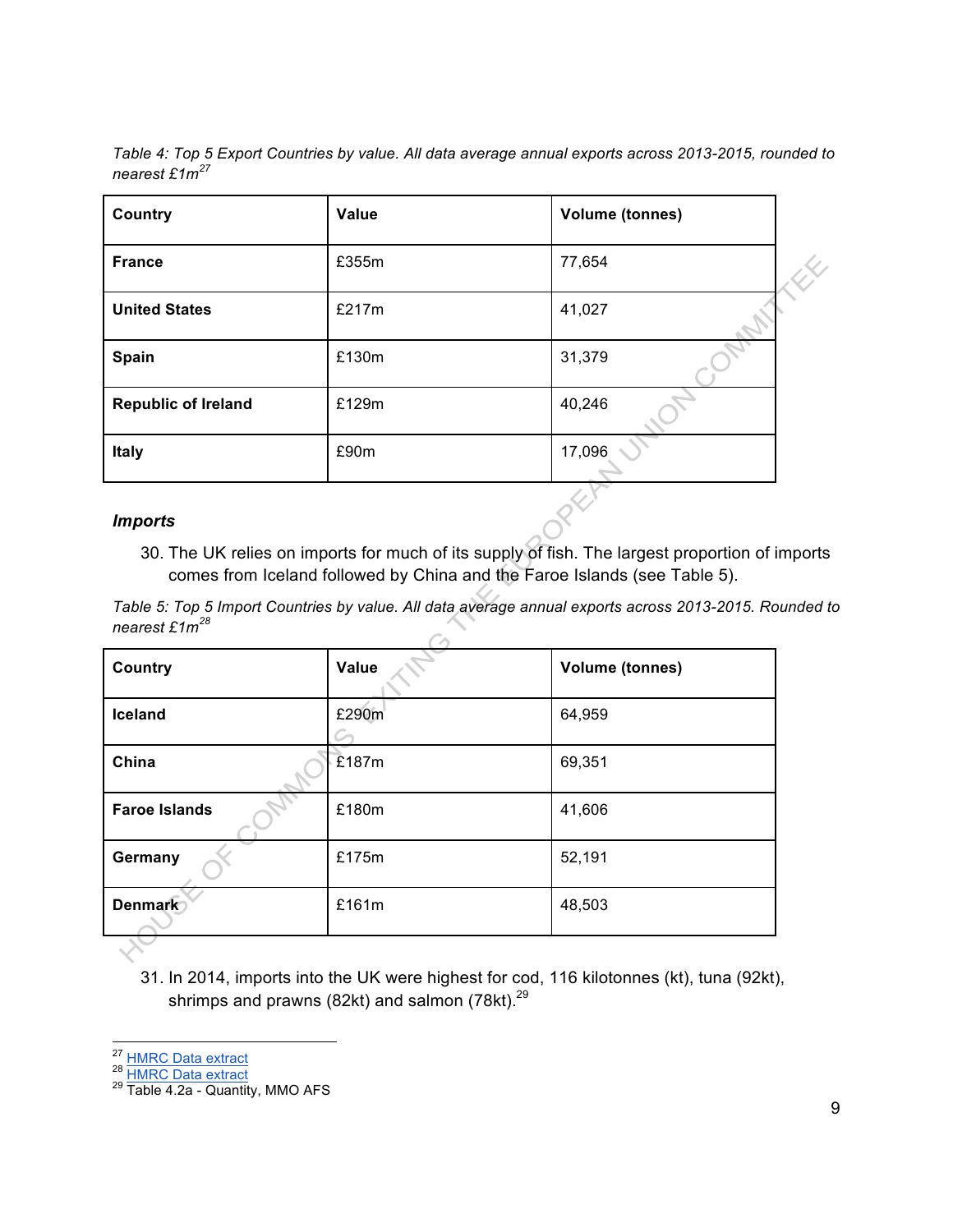32. Some of these species are not produced domestically, such as prawns and tuna, whereas others, such as cod, are not produced in sufficient quantities. For example, in 2014 while imports of cod stood at 116kt (16 per cent of total fish imports), exports were 15kt. Landings of cod by UK vessels into UK ports accounted for 14kt in 2014.<sup>30</sup> More than a quarter of all imports of cod came from Iceland (33kt) and the second largest exporters of cod into the UK were China (25kt) and Norway (24kt). Imports from EU Member States accounted for 20 per cent of total cod imports into the UK in 2014.<sup>31</sup>

## *EU Funding*

- 33. The industry receives EU funding for science, enforcement and direct industry support. The UK was allocated €243m under the new European Maritime and Fisheries Fund (EMFF) for the period 2014-2020.<sup>32</sup> Of this, €146m is core funding (direct industry support, including €8m spent on promoting the Integrated Maritime Policy), €45m is for projects supporting the control and enforcement regime, and €52m is for data collection to support fisheries management (e.g. fish stock assessments, fishing activity, social and economic data).<sup>33</sup>
- 34. Scotland and England receive 44 per cent and 38 per cent of EMFF funding respectively, with the balance received by Wales and Northern Ireland.<sup>34</sup> Funding for new vessels or engines, or other measures that would increase fishing capacity (and potentially encourage overfishing), are not permitted.
- 35. In addition, UK research institutes and consultancies are also funded by the European Commission (EC) to carry out specific research projects or ongoing work focused on fishing or aquaculture.

## *Area-specific analysis*

- 36. There is a concentration of activity in coastal towns, particularly in Scotland, the South West of England and Humberside (processing) that attract employment in other parts of the supply chain, and support services and tourism.
- 37. The marine fishing and aquaculture sectors (along with imports) provide inputs for the processing sector and throughout the value chain to retailers and food service outlets (including fish and chip shops). The sector also benefits the tourism industry, as fishing villages attract tourists to certain areas of the UK.

 $\frac{30}{20}$  UK Sea Fisheries Statistics 2014, MMO, 2015. Exports may exceed imports by weight due to processing, also because fish may be imported, processed and then exported.

<sup>&</sup>lt;sup>31</sup> Table 4.2a - Quantity, MMO AFS<br><sup>32</sup> (EMFF): UK Managing Authority (UKMA), MMO, December 2016<br><sup>33</sup> EMFF, MMO<br><sup>34</sup> EMFF, MMO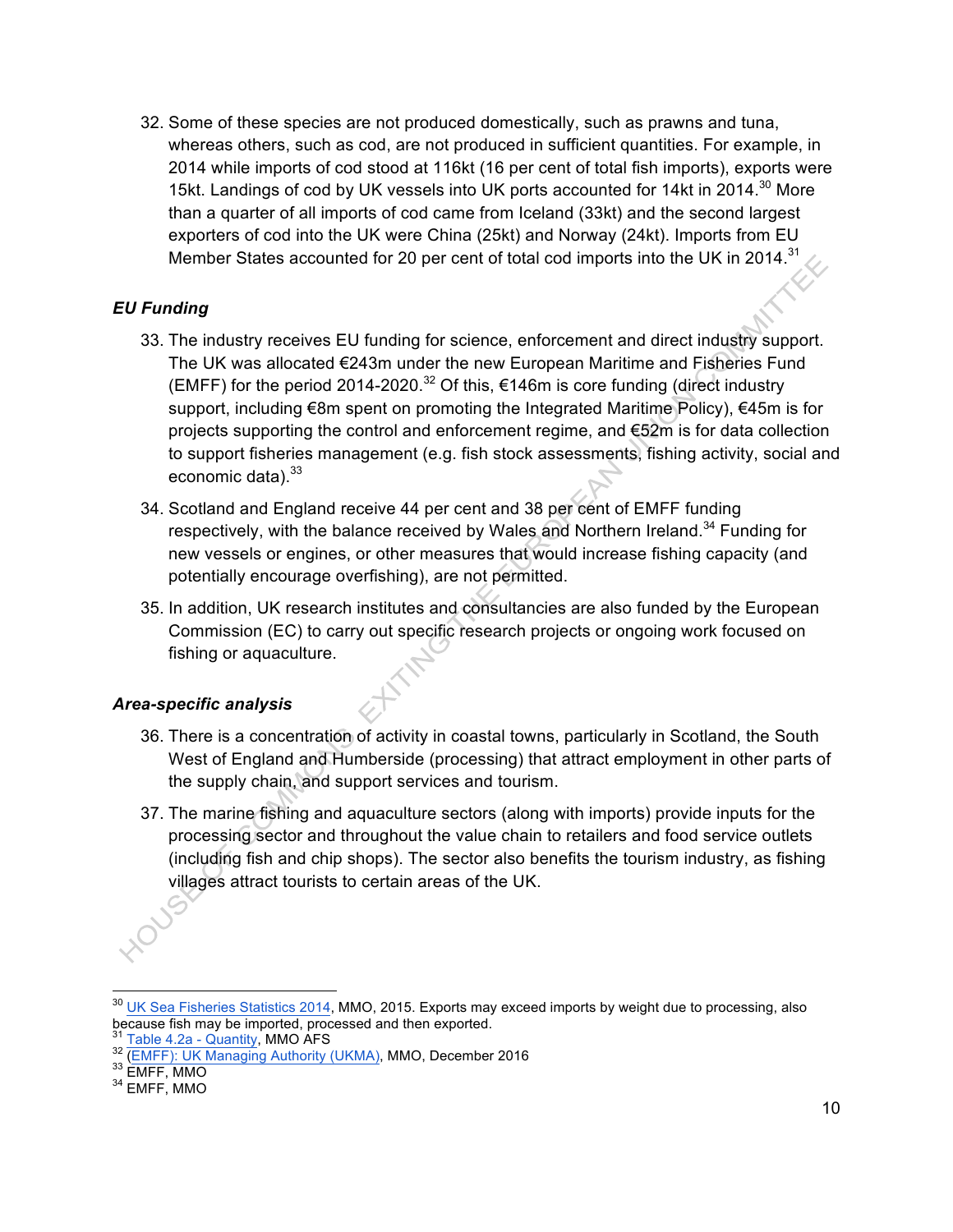#### *Devolved Administrations*

*38.* In 2014, Scottish vessels landed £514m of fish into domestic and foreign ports, accounting for around 60 per cent of the value of landings by UK vessels. In 2012, the Scottish fishing sector accounted for 92 per cent of aquaculture production.<sup>35</sup> Landings and aquaculture are also above the UK average in Northern Ireland and Wales.

#### *Crown Dependencies*

39. The EU is the main fisheries export market for Jersey, the Bailiwick of Guernsey and the Isle of Man. In addition, Jersey and Guernsey directly land fish into France. Fishing is a major feature of small communities such as on Alderney and Sark.

#### *Overseas Territories*

40. Of the Overseas Territories, the Falkland Islands makes the majority of its fish exports to the  $EU^{36}$ 

## *Trade dynamics between Northern Ireland and the Republic of Ireland*

41. Northern Ireland exports around £20m of fish products to the Republic of Ireland each year, with imports from the Republic of Ireland worth around £10m each year.<sup>37</sup> This represents about one per cent of total Northern Ireland-Republic of Ireland trade.<sup>38</sup>

## **The current EU regulatory regime**

## *The Common Fisheries Policy*

- 42. UK fisheries are managed under the EU's Common Fisheries Policy (CFP). This provides for:
	- Shared access for EU vessels to all Member States' waters, meaning other Member State vessels have access to UK waters and UK vessels have access to other Member State waters;
	- Total Allowable Catch (TAC) and quota for key fish stocks for each Member State to be agreed annually in December between EU Member States, as well as limits on days at sea (effort) for non-quota stocks; and

Directly applicable fisheries management legislation, including on detailed technical measures and control and enforcement.

<sup>&</sup>lt;sup>35</sup> Aquaculture Statistics, Cefas, 2012 data<br><sup>36</sup> European Union, Trade in Goods with the Falkland Islands, EC, 2017<br><sup>37</sup> Regional Trade Statistics, SITC code 03, annual average across 2013-2015, HMRC<br><sup>38</sup> Regional Trade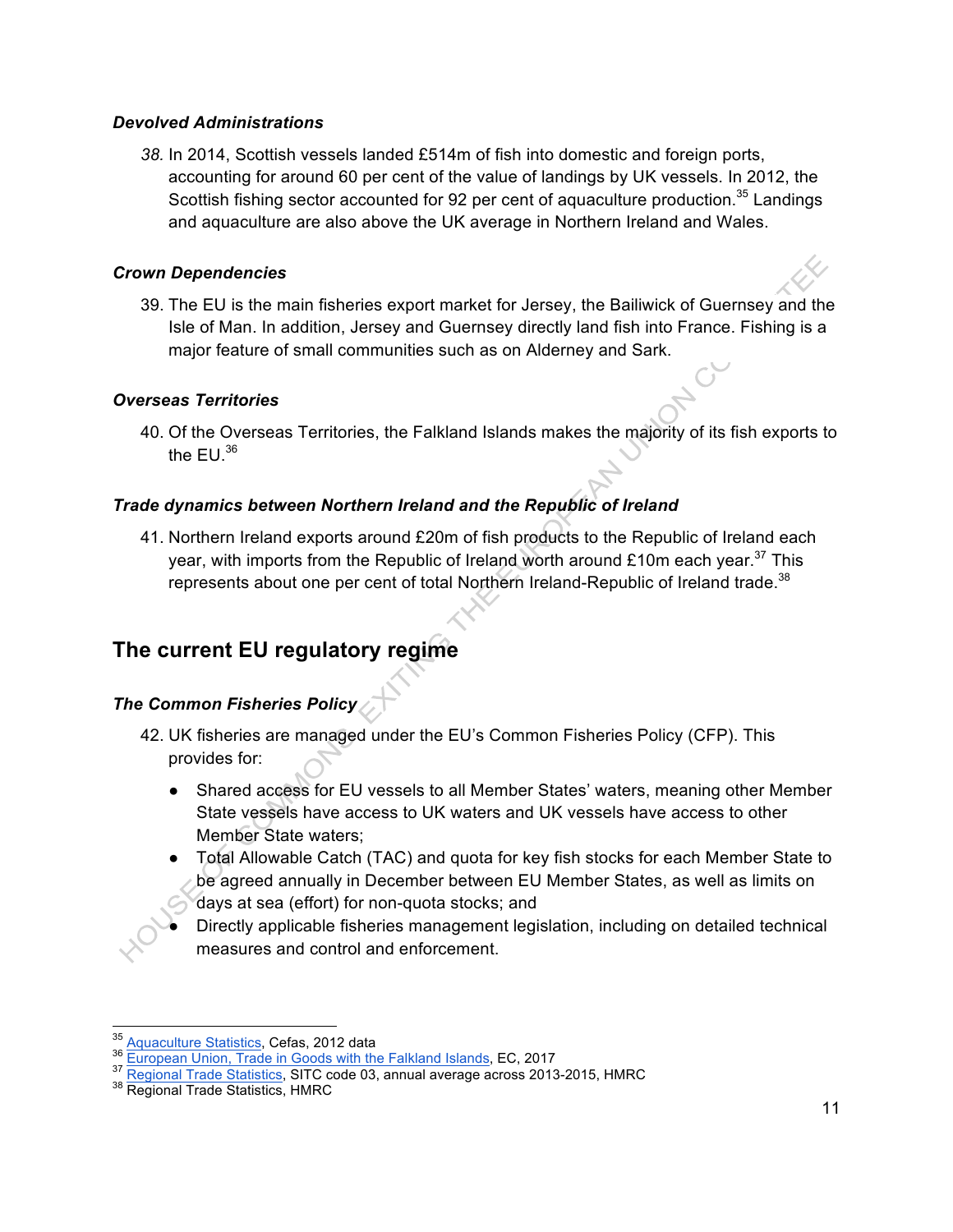43. The European Commission represents the EU including the UK in negotiations with third countries on fisheries and international fisheries agreements.

#### *Access arrangements*

- 44. Under the CFP, EU Member States have agreed to share access to one another's' Exclusive Economic Zones (EEZs) and territorial (inshore) waters in the following way:
	- 0–6 nautical miles: national vessels only unless permitted under *voisinage* (neighbourhood) agreements between adjacent Member States. The UK has two such *voisinage* agreements:
		- Granville Bay which allows French and Jersey vessels mutual access to each other's territorial waters; and
		- UK-Republic of Ireland which allows the Republic of Ireland and UK vessels mutual access to each other's 0–6 mile limit.
	- 6–12 nautical miles: national vessels and vessels from Belgium, France, Germany, the Netherlands and the Republic of Ireland, have access to specified areas of the UK 6–12 mile zone, for specified species. UK vessels have some reciprocal access to the 6–12 mile zones of France, Germany, the Netherlands and the Republic of Ireland. There is no third country access to the UK 6–12 mile zones; and
	- 12–200 nautical miles: EU waters, shared access between all Member States. Norway and the Faroe Islands are the only third countries to have access to the UK 12–200 mile zone for certain species. There is reciprocal access for UK vessels into Norwegian and Faroese waters.

## *Vessel Licensing*

- 45. Under the CFP, all fishing vessels undertaking the commercial exploitation of aquatic resources require an appropriate licence.
- 46. The devolved fisheries administrations, Crown Dependencies and (within England) the Marine Management Organisation (MMO) are responsible for the administration of their own vessels. The nationality of a vessel, and therefore which administration has responsibility for that vessel, is determined by the port of registry. Fishing vessels must adhere to the control and technical conservation conditions specified in the licence. The schedule and annexes of the licence specify where the vessel can fish and what quota limitations there are for different stocks.
- 47. The UK operates a restricted licensing scheme, whereby no new licences are created, thus capping the overall fishing effort. There are also different categories of licence and permits attached to the licence, to cap effort within certain sectors. The Government does not place any monetary value on a licence; however a market has developed in the trade of fishing vessel licences.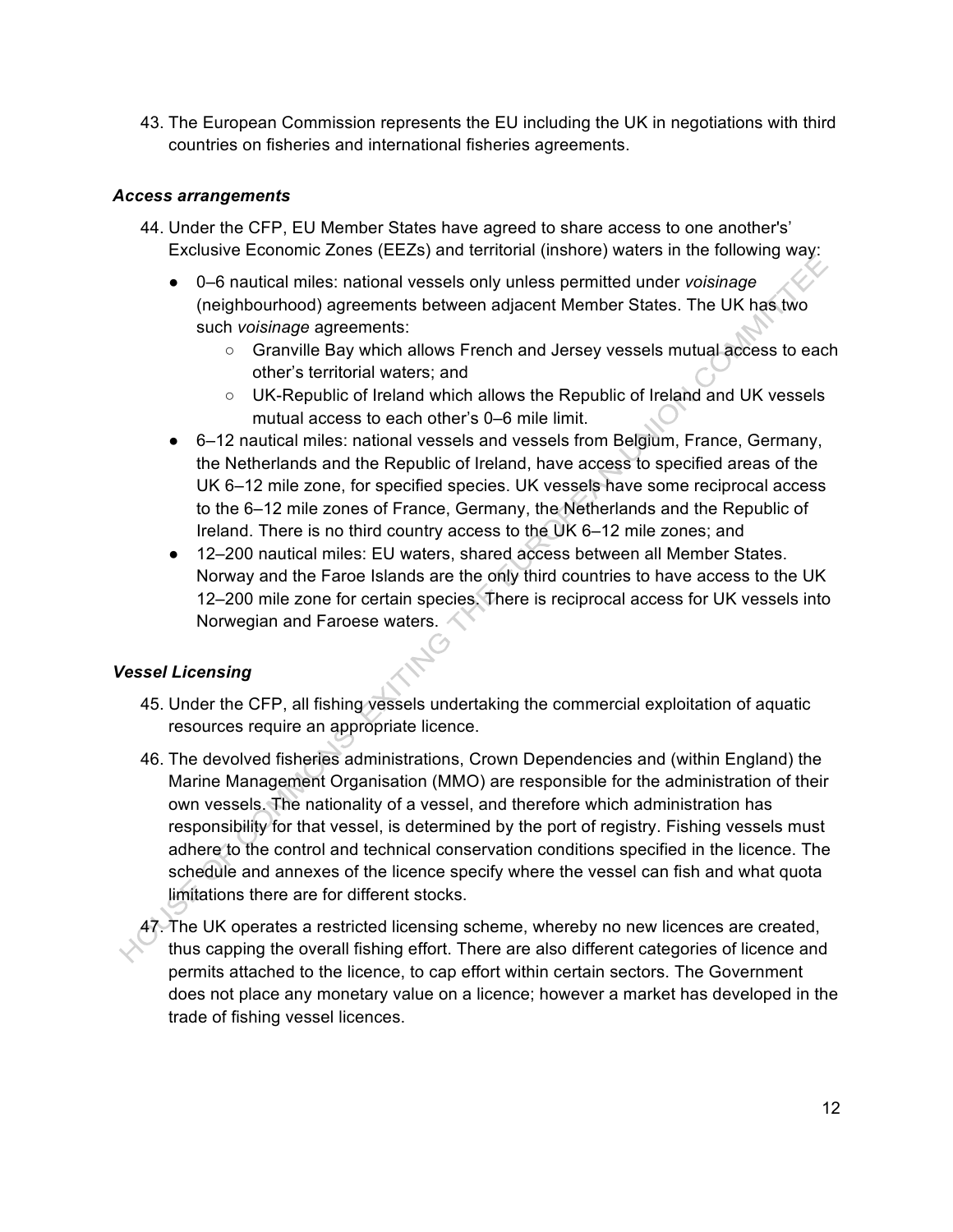#### *Quota setting and management*

48. The objective of the CFP is for fishing to be environmentally, economically and socially sustainable.

#### *Total Allowable Catch*

- 49. Most fish stocks are managed through the setting of TACs and the sharing of quota  $\angle$ between Member States. TACs cover 36 species split into 203 stocks, of which the UK has access to around 150.
- 50. TACs are agreed following scientific advice provided by the International Council for the Exploration of the Sea (ICES). EU Member States and other countries that fish in the North East Atlantic, such as Norway, Iceland, the Faroe Islands and Russia, contribute to this advice by providing stock assessments produced by their national scientific bodies and by passing on catch data.
- 51. Although ICES makes recommendations for each TAC which reflect different management scenarios consistent with sustainable management of the stock, the TAC level is ultimately negotiated and agreed between the parties fishing the stock.

#### *Fishing effort management*

- 52. Non-quota stocks, such as shellfish, are managed under the EU Western Waters effort regime (Council Regulation 1954/2003) which establishes a framework for a fishing effort regime applicable to vessels 15 metres and over in length in Western Waters (all waters around the UK except the North Sea). The Regulation sets annual days at sea allocations for scallops, edible crab, spider crab and demersal species.
- 53. The objective of the Regulation is to limit the maximum amount of fishing effort that can be exerted in given areas, and control access of vessels to Member States' sea areas (i.e. vessels can only fish in areas where effort has been allocated).

## *Fishing effort 'swaps'*

54. Additional effort can be obtained through 'swaps' with other Member States, for example in exchange for quota or adherence to closed fishing seasons. Effort swaps are more commonly utilised by the scallop sector rather than the crab sector, largely due to the fact that the majority of the scallop fleet are members of Producer Organisations, who can take forward swaps on behalf of industry and often hold the quota to do so.

## *Coastal State negotiations*

55. International law, including the UN Convention on the law of the sea (UNCLOS) and the UN Fish Stocks Agreement (UNFSA), provide that coastal states control fisheries in their own EEZ, and must cooperate with one another other to manage shared fish stocks.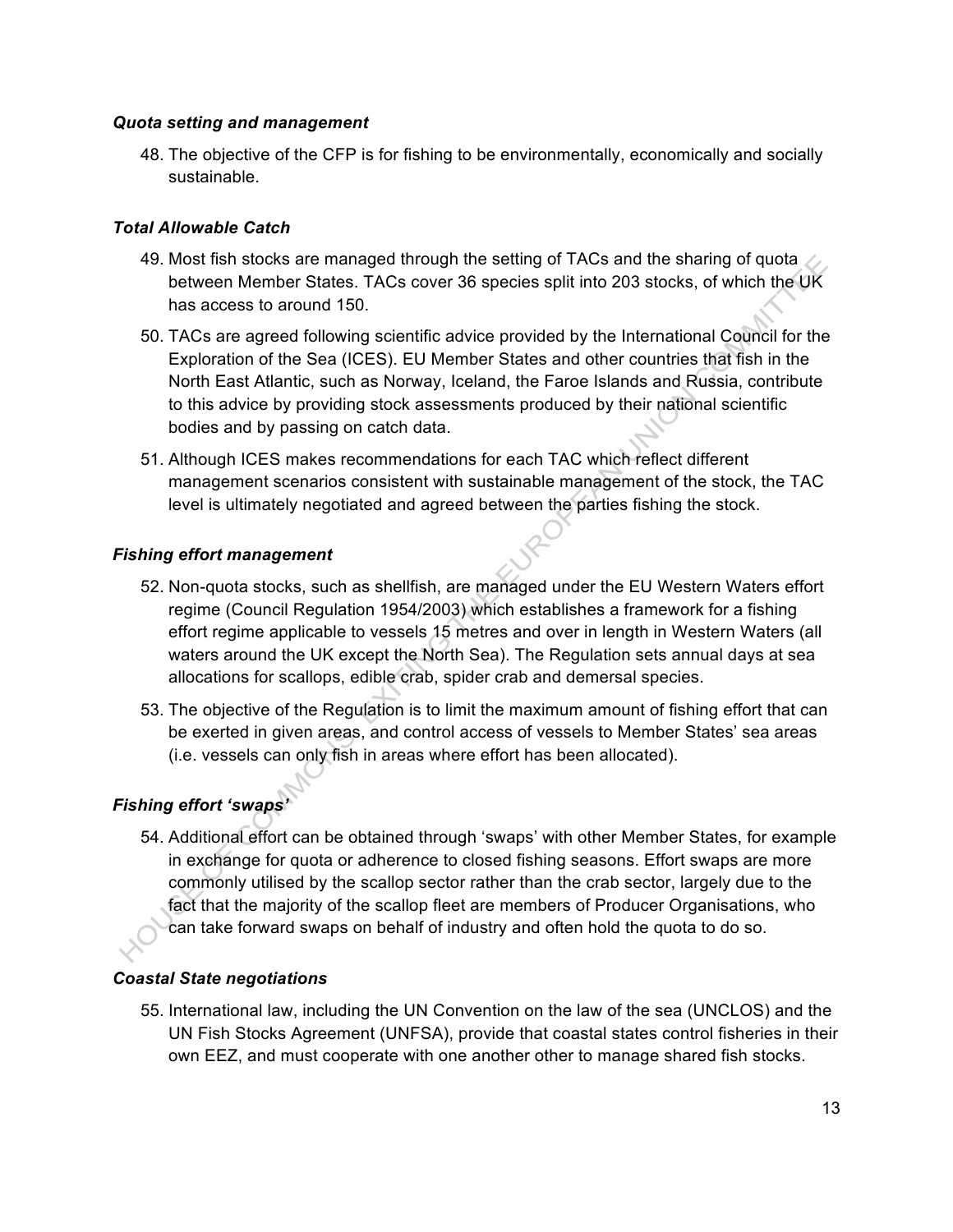- 56. TACs and shares are agreed between the EU and interested countries e.g. bilaterally with Norway and the Faroe Islands, within the coastal states consultations framework, or within Regional Fisheries Management Organisations (RFMOs).
- 57. RFMOs are international organisations formed by countries with fishing interests in an area (and driven by obligations within UNCLOS and UNFSA). Some of them manage all the fish stocks found in a specific area, while others focus on particular highly-migratory species, notably tuna.

#### *December Fisheries Council*

58. The final TACs for each stock for the next year are agreed annually at the December Fisheries Council. This involves negotiations between each Member State and the Commission and the Presidency.

#### *National quotas*

59. Once EU TACs have been set, they are divided between Member States in the form of national quotas. The EU distributes quota to Member States in accordance with a method known as 'relative stability' – this grants EU countries a fixed percentage of quota for each fish stock covered by a TAC. The relative stability shares were agreed in 1983, and are based on Member States' historical fishing patterns dating back to the 1970s.

#### *UK allocations*

- 60. Member States then distribute their share of the quota between fishermen. This must be based on transparent and objective criteria. Following agreement at December Council, Defra allocates shares of the UK's quotas to each of the UK's four Fisheries Administrations. Allocations are based on Fixed Quota Allocation (FQA) units. Each unit entitles the FQA holder to a specific percentage share of a given stock. FQAs were allocated to vessel owners in 1999 based on historical fishing track records.
- 61. In the case of over 10-metre vessels, FQAs are attached to vessel licences. Most large vessels owners come together in cooperatives known as Producer Organisations which manage the quota for their members.
- 62. In the case of 10-metre and under vessels, the FQAs are managed as a pool by each Fisheries Administration. In England, this pool is managed by the MMO. Vessels are given monthly allocations and, based on the level of catches recorded, the MMO will make decisions on whether the levels of quota allocated each month need to be changed.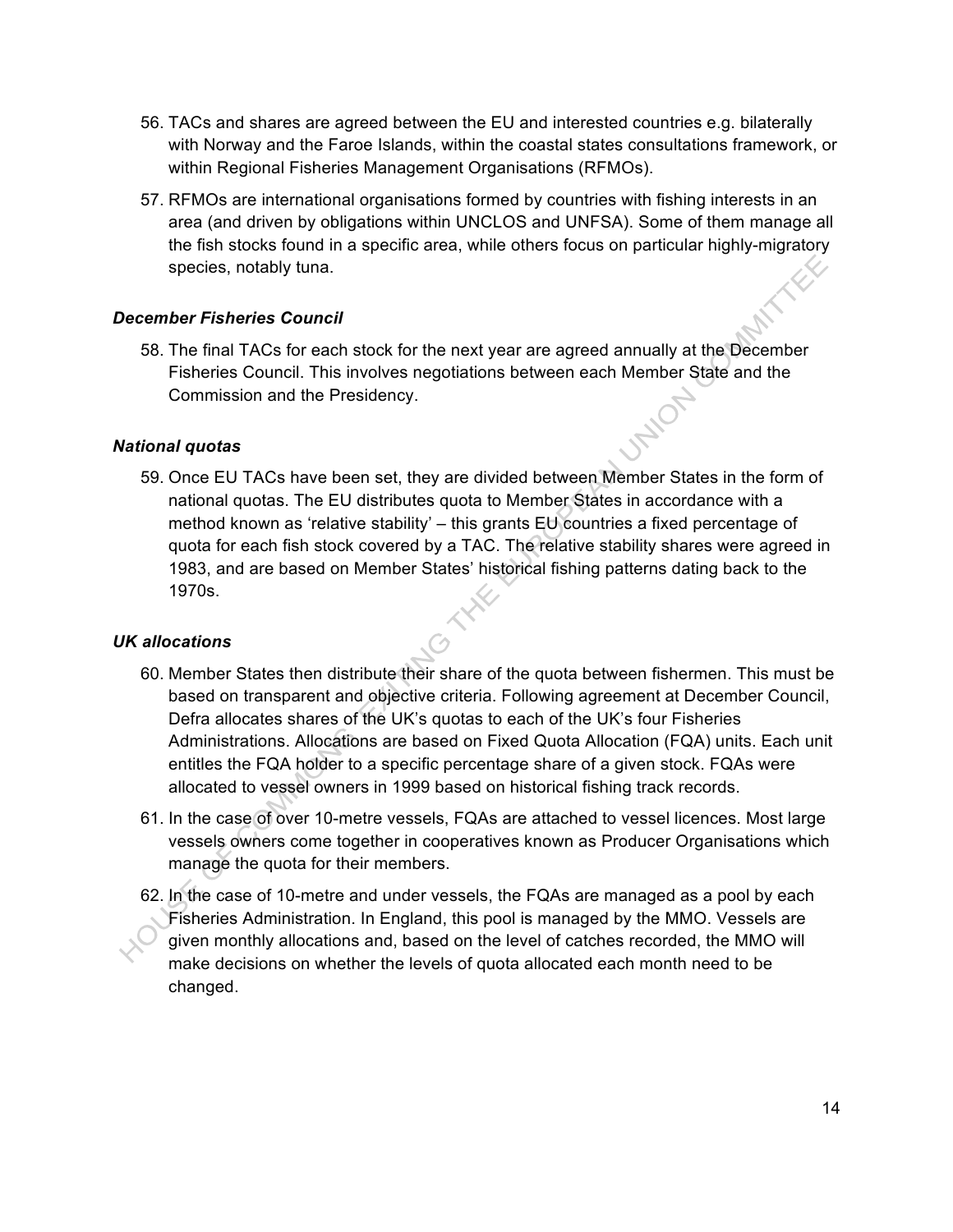#### *Trading of quota in UK and with the EU*

63. FQAs can be bought and sold between vessels in the UK. Under the CFP it is also possible for Member States to trade quota directly with each other.

#### *Management regime*

64. The CFP has undergone a number of reforms since it was introduced. The most recent reform took place in 2013 and introduced a range of measures designed to conserve fisheries resources. These include a commitment to fish at maximum sustainable yield, a ban on discarding unwanted fish, and increased regionalisation of fisheries governance.

#### *Key regulations in relation to EU fishing*

65. The main legislation relating to fisheries includes:

- Council Regulation 1380/2013 on the CFP. Sets out how the CFP operates and includes overarching rules on setting of access and quota arrangements, conservation measures, the implementation of the landing obligation, regional cooperation, management of fleet capacity, data collection, scientific research, cooperation with third countries and regional management organisations, funding, marketing and control and enforcement;
- Council Regulation (EU) 2017/127 fixing for 2017 the fishing opportunities for certain fish stocks and groups of fish stocks, applicable in Union waters and, for Union fishing vessels, in certain non-Union waters. This is the current annual regulation which sets out how much quota each Member State has for fish stocks in EU waters, third countries and waters managed by Regional Fisheries Management Organisations;
- Council Regulation (EU) 1379/2013 on the common organisation of the markets in fishery and aquaculture products, the European Union's instrument for the management of the market for fishery and aquaculture products;
- Council Regulation (EC) 850/98 on the conservation of fishery resources through technical measures for the protection of juveniles of marine organisms, sets out the technical conservation requirements under which fishers must operate within EU waters;
- Council Regulation (EU) 508/2014 on the EMFF, sets out financial measures to help achieve more sustainable fishing, helping communities to diversify their economies and creating new jobs in coastal communities;
- Council Regulation EC 1224/2009 establishes a Community control system for ensuring compliance with the rules of the CFP which provides a system for enforcing CFP rules and includes rules on the import of fish from third countries;
- Council Directive 2006/88/EC on animal health requirements for aquaculture animals, sets out the main requirements covering aquaculture production, which takes place in the UK and particularly in Scotland; and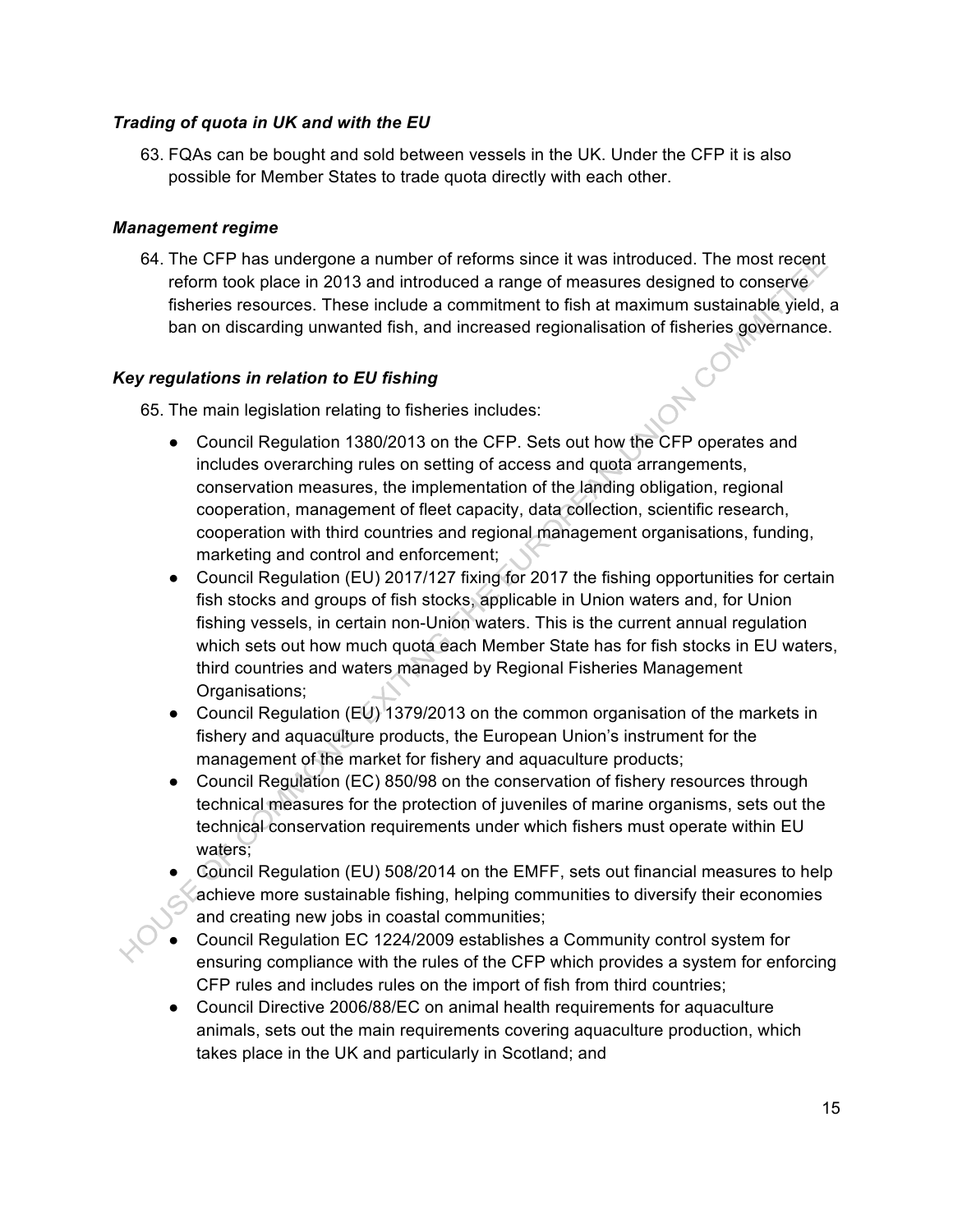● Council Regulation EC 1005/2008 of 29 September 2008 establishing a Community system to prevent, deter and eliminate illegal, unreported and unregulated fishing (IUU Regulation), imposes obligations on third countries wishing to land fish into the EU and provides for countries and vessels to be blacklisted if they do not.<sup>39</sup>

66. Environmental rules relevant to fishing include the following:

- The Habitats Directive (Directive 92/43/EEC of 21 May 1992 on the conservation of natural habitats and of wild fauna and flora) and the Wild Birds Directive (Directive 309/147/EEC. The Directive provides for Member States to create an EU system of protected sites, including in the marine area, and affords protection to certain marine species, such as cetaceans;
- The Marine Strategy Framework Directive (Directive 2008/56/EC of the European Parliament and of the Council of 17 June 2008 establishing a framework for community action in the field of marine environmental policy). The Directive obligates Member States to designate protected areas and requires Member States to impose environmental controls to protect those areas; and
- The Water Framework Directive (WFD) (Directive 2000/60/EC of the European Parliament and of the Council establishing a framework for the Community action in the field of water policy). $40$  Amongst the key objectives of the WFD is the requirement to integrate the management of surface water bodies (rivers, lakes, streams, estuaries and coastal waters) and groundwater (water in aquifers) to protect and enhance the environment.

# **Existing frameworks**

## *International Fisheries*

67. Following exit from the EU, the UK will continue to be subject to international law on fisheries management; this includes UNCLOS and UNFSA.

**ATTAIG** 

- 68. Under UNCLOS, Coastal states have jurisdiction over their EEZs (up to 200 miles offshore or the median line between Coastal States). The Coastal state has the right to exploit, develop, manage and conserve all the natural resources (including fish) found in the waters of the EEZ, and on the ocean floor and in the subsoil of its continental shelf. Contracting states must, however, coordinate/cooperate with other states where the same stock or stocks straddle two or more EEZs, the EEZ and the high seas, or where the stock is a highly migratory species, which is the case for virtually all stocks fished by the UK.
- 69. Both the EU and the UK are parties to this global agreement, a multilateral mixed agreement where each party owes separate obligations to the others.<sup>41</sup> After exit, the UK

<sup>&</sup>lt;sup>39</sup> Council Regulation (EC) No 1005/2008 (Eur-Lex)<br><sup>40</sup> Directive 2000/60/EC (Eur-Lex)<br><sup>41</sup> Annex II to Council Decision 98/392/EC (Eur-Lex)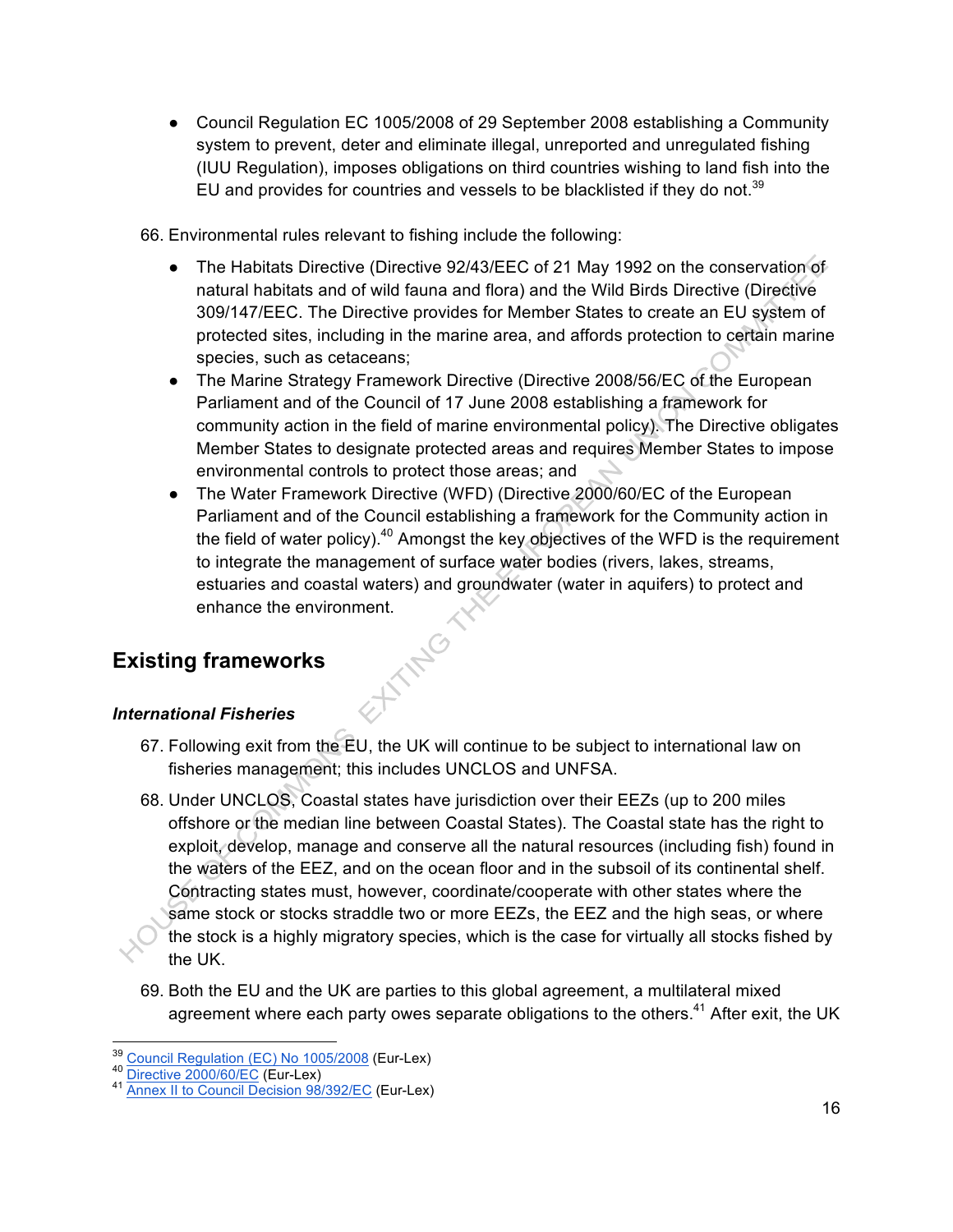will assume the rights and obligations currently exercised for it by the EU, including those related to fisheries.

- 70. UNCLOS is supplemented by UNFSA. Both the UK and the EU are Parties to UNFSA. Elaborating on UNCLOS provisions, UNFSA provides a more detailed framework for states to cooperate, either directly or through RFMOs, to ensure the conservation and management of fisheries resources within and beyond their EEZs. It covers straddling and highly migratory fish stocks.
- 71. In addition to such rules and standards, UN instruments including UN General Assembly resolutions on fisheries, the outcome of the UN Conference on Sustainable Development ('Rio+20' 2012) and Sustainable Development Goals (2015) contain political commitments, notably to fish sustainably, which are currently implemented through the CFP.

## *Bilateral Fisheries Agreements*

72. The EU also has bilateral agreements with non-EU countries covering access and fishing opportunities. In the North Atlantic, the EU has fisheries agreements with Norway<sup>42</sup> and the Faroe Islands<sup>43</sup> on access and fishing opportunities. The agreement with Norway is the larger in terms of both the volume of fishing activity and the management of key stocks.

#### *Fisheries Partnership Agreements*

73. The EU also has a number of sustainable fisheries partnership agreements elsewhere, for example in Africa and the Indian Ocean. Under these agreements, the EU provides financial contributions (e.g. for sustainable development projects in the fisheries sector and to improvements governance structures in partner countries) in exchange for access to waters and fishing opportunities. The UK fishing industry benefits from these agreements to only a limited degree. The UK currently only have a direct interest in the agreement with Greenland.<sup>44</sup>

## *Trade agreements*

74. In addition to fisheries access agreements, the EU is a party to trade and other agreements with a trade component both in the WTO context and bilaterally with certain countries and regions. In the last 15 years the EU has become more dependent on imports to meet its consumption of fish products (EU production covers only 44 per cent

<sup>&</sup>lt;sup>42</sup> Agreement on Fisheries between the EEC and the Kingdom of Norway, OJ 1980 L226/48<br><sup>43</sup> Agreement on Fisheries between the EEC, of the one part and, and the Government of Denmark and the Home Government of the Faroe Islands, of the other part, 1977, OJ 1980 L226/12, Agreement concerning Fisheries, 1992, OJ 1993 L346/20

<sup>&</sup>lt;sup>44</sup> A list of these 'Sustainable Fisheries Partnership Agreements' can be found here.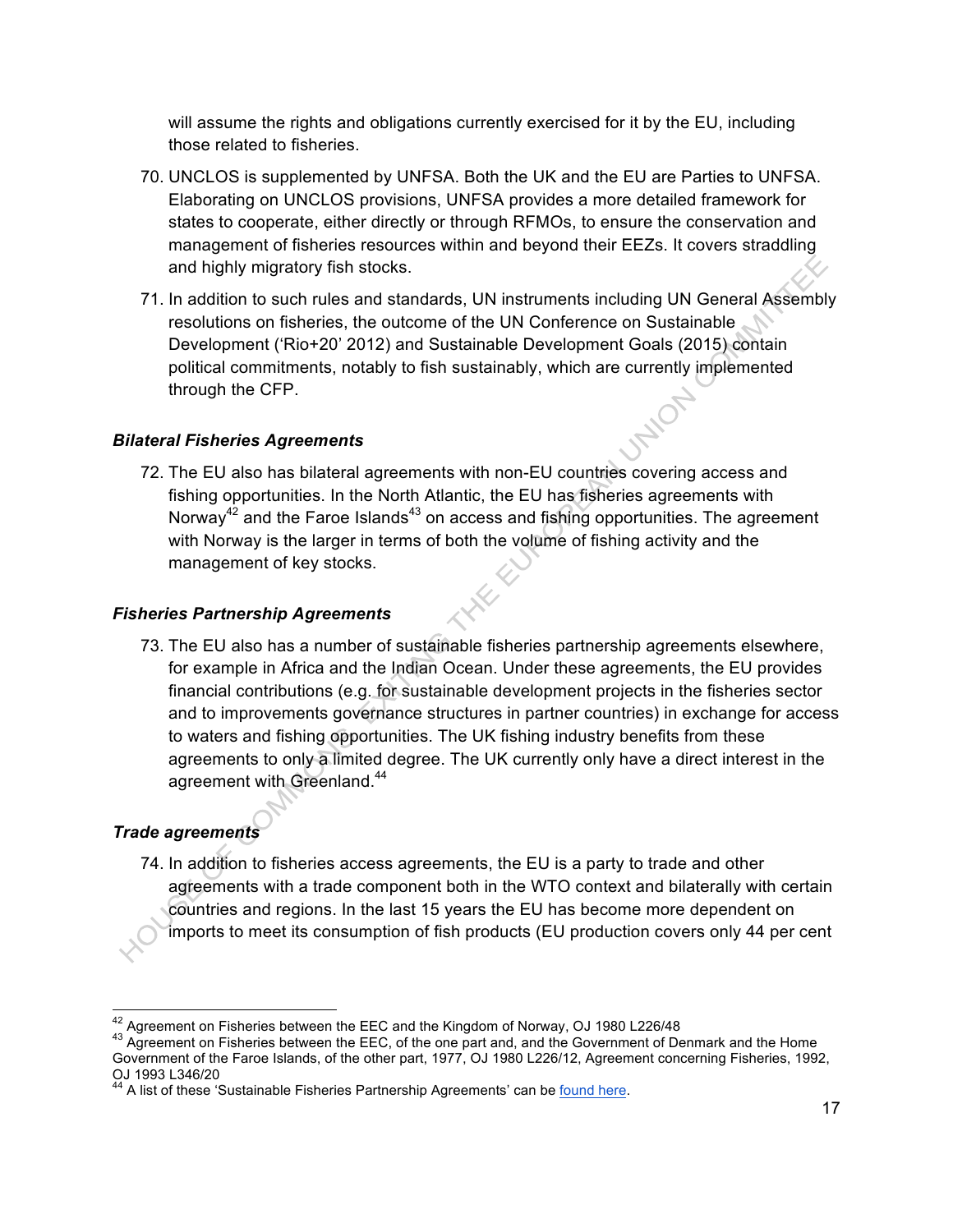of the EU processors needs).<sup>45</sup> Autonomous Tariff Rate Quotas (ATQs) ensure a steady supply of raw fish from third countries, duty free or subject to reduced duties, to the EU fish processing sector.<sup>46</sup>

#### **Area-specific analysis**

75. Sea fisheries is largely devolved. The CFP does not apply to the Crown Dependencies, Gibraltar or any of the Overseas Territories, but the Crown Dependencies fish as part of the UK fleet and have access to EU waters and land fish into EU ports.

#### *Devolved Administrations*

76. Each Devolved Administration has control over its own commercial fishing fleets within a UK wide system. The Fisheries Concordat between the four Administrations deals with the management of the UK's fish quotas and fishing vessel licensing.

#### *Crown Dependencies*

- 77. The Crown Dependencies are not members of the EU and the CFP does not apply to them. However, certain aspects of EU law relating, in particular, to trade in goods and the Customs Union, do apply to the Crown Dependencies, as set out in Protocol 3 to the UK's Treaty of Accession. The more detailed rules setting out conditions with respect to trade in agricultural products, including fisheries products, are set out in Regulation 706/73.
- 78. Crown Dependency vessels are British-flagged and are treated as EU vessels when they land fish in an EU Member State (but only for that purpose). Although EU fisheries conservation measures do not apply directly to the Crown Dependencies under Protocol 3, they agree generally to comply with these under Fisheries Management Agreements (FMAs) with the UK. Under the terms of the FMAs, Crown Dependency catches of fish stocks to which the EU quota rules apply count against UK quota. The Crown Dependencies do not pay into or receive money from the EU, or UK, budgets, including the EMFF.

## *Overseas Territories*

- 79. The CFP does not apply to the UK's overseas territories (including Gibraltar).
- 80. Overseas territories have quota free and duty free access to European markets for fish and fish products as well as preferential Rules of Origin and some direct financial assistance (Overseas Association Decision (2013/755). This is particularly beneficial for the Falkland Islands and Tristan da Cunha.

<sup>&</sup>lt;sup>45</sup> Council Regulation - opening and providing for the management of autonomous Union tariff quotas for certain fishery products for the period 2016 to 2018, EUR-LEX, July 2015

 $46$  In the UK, the ATQs of most interest to the fish processing industry are those for cod, cold water shrimps and prawns, Alaskan Pollock and haddock. Cod remains the most important species for UK processors and frozen sales.